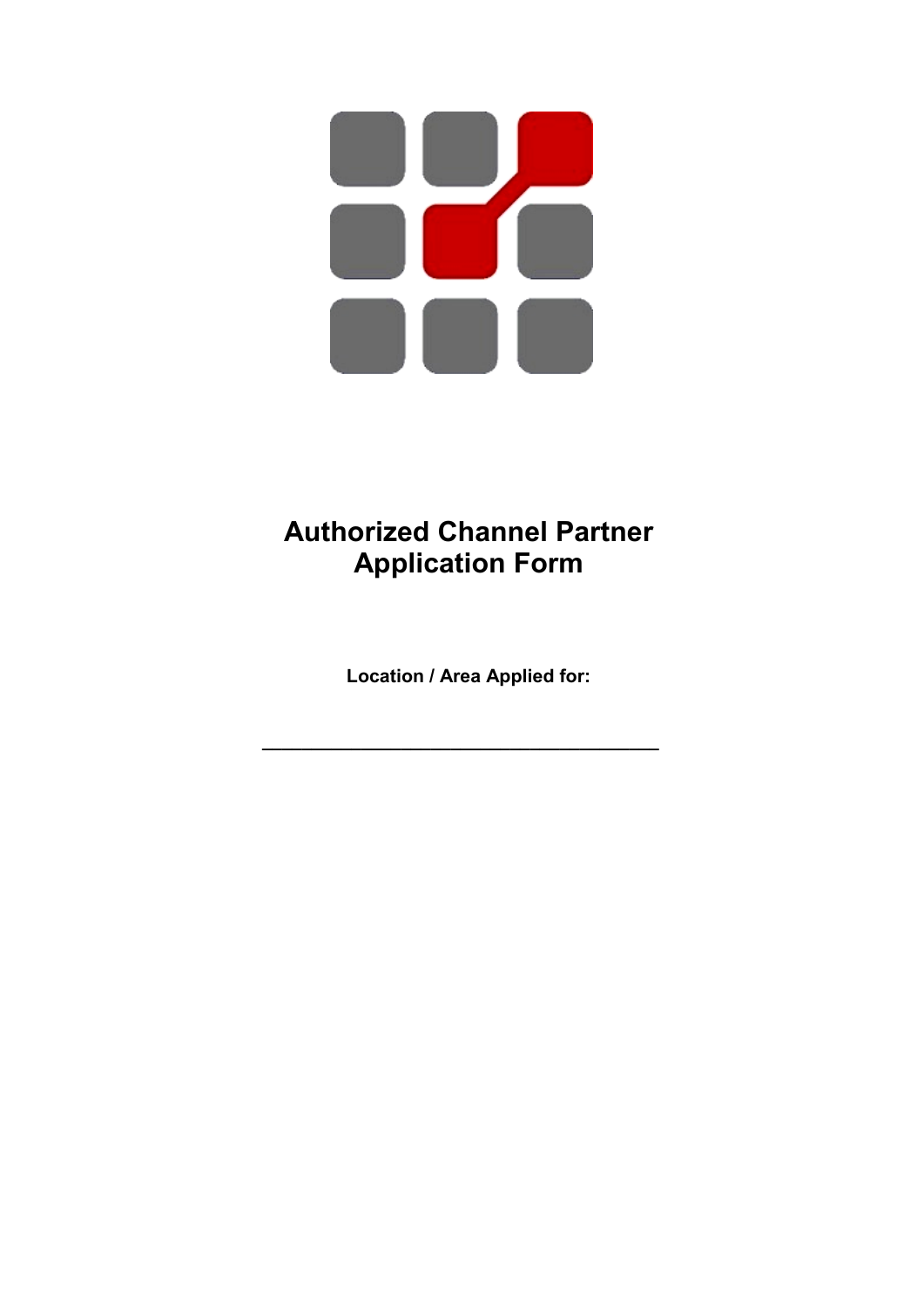### *We appreciate your interest to be part of the Forbes Technosys Authorized Channel Partner family and wish you all the best for a rewarding business career ahead.*

### **Instructions for filling the application form**

The Application should be typed / filled completely with a ball point pen and duly signed by the applicant with company seal.

#### **Documents Required:**

#### **Proprietary Concern:**

- 1. Certificate of Registration with Shops and Establishment Act
- 2. GST Registration Certificate
- 3. PAN card copy
- 4. Address proof of the proposed place of Business
- 5. Bank Statement of the main operating account for the last 6 months
- 6. Signature Verification of the person issuing cheques/payments on behalf of the company

#### **Partnership Firm:**

- 1. Registered Partnership Deed and Certificate of Registration
- 2. GST Registration Certificate
- 3. PAN card copy in the name of the firm
- 4. Address proof of the proposed place of Business
- 5. Bank Statement of the main operating account for the last 6 months
- 6. Signature Verification of the person issuing cheques/payments on behalf of the company

#### **Public & Private Limited Company:**

- 1. Memorandum and Articles of Association with Certificate of commencement of Business (for Public Ltd. Company)
- 2. GST Registration Certificate
- 3. PAN card copy in the name of the Company
- 4. Address proof of the proposed place of Business
- 5. Bank Statement of the main operating account for the last 6 months
- 6. Signature Verification of the person issuing cheques/payments on behalf of the company

Please attach the photographs covering the frontage of the proposed place of business for Forbes Technosys Limited.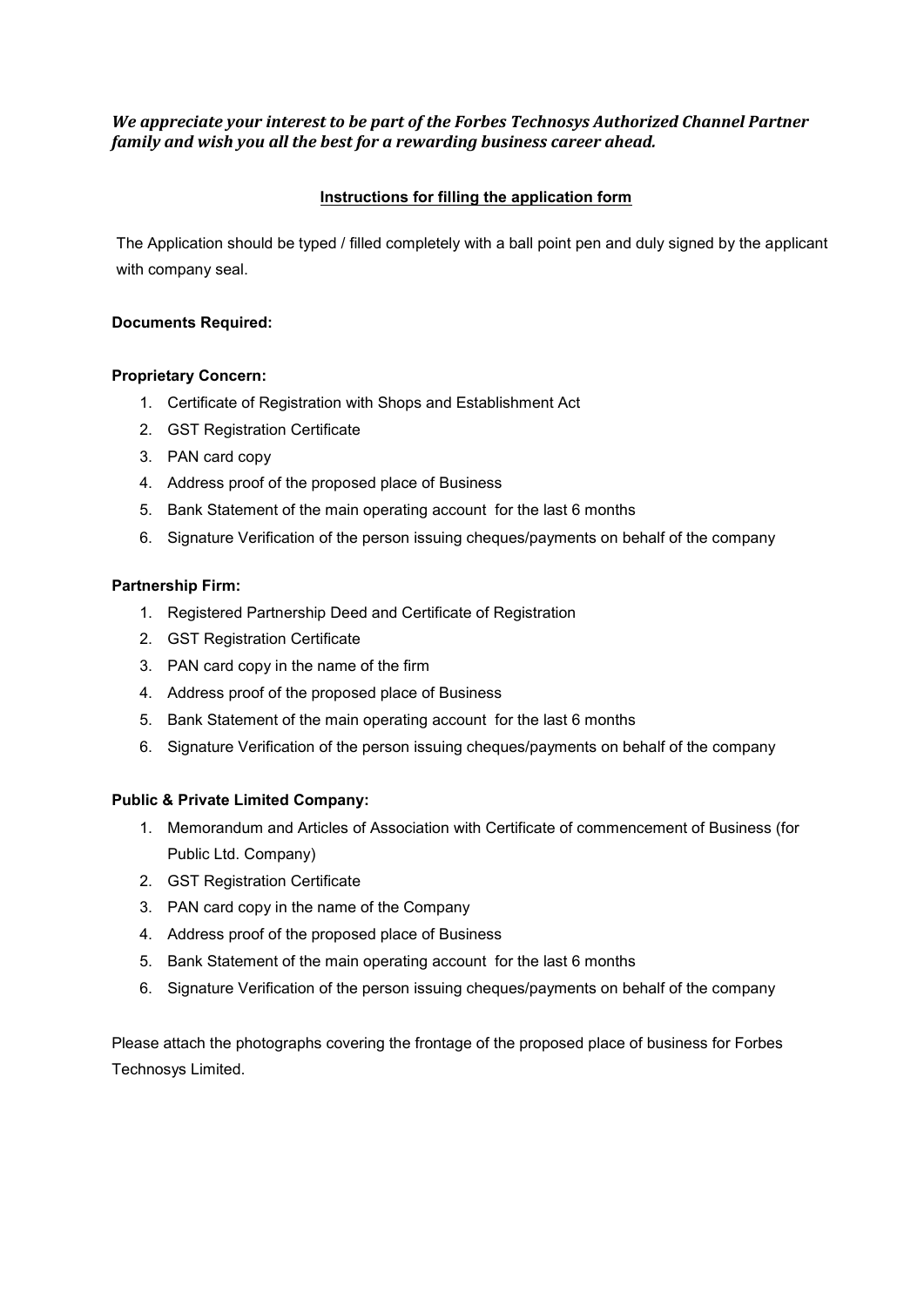|                                                       |             | Address of the proposed place of business / Communication Address: _____________  |                       |
|-------------------------------------------------------|-------------|-----------------------------------------------------------------------------------|-----------------------|
|                                                       |             |                                                                                   |                       |
|                                                       |             |                                                                                   |                       |
|                                                       |             |                                                                                   |                       |
|                                                       |             |                                                                                   |                       |
|                                                       |             |                                                                                   |                       |
|                                                       |             |                                                                                   |                       |
|                                                       |             |                                                                                   |                       |
|                                                       |             | Premises: Owned / rented / leased Floor Area: sq. ft.                             |                       |
|                                                       |             | No. of Branch offices: _____________________Locations: __________________________ |                       |
| Details of Person managing the day to day operations: |             |                                                                                   |                       |
|                                                       |             |                                                                                   |                       |
| Type of Organization (Please Tick):                   |             |                                                                                   |                       |
| Proprietorship                                        | Partnership | Private Ltd.                                                                      | Public Ltd.           |
| Name of the Proprietor / Partners / Directors:        |             |                                                                                   |                       |
| Name                                                  | Designation | Address                                                                           | <b>Contact Number</b> |
|                                                       |             |                                                                                   |                       |
|                                                       |             |                                                                                   |                       |
|                                                       |             |                                                                                   |                       |
|                                                       |             |                                                                                   |                       |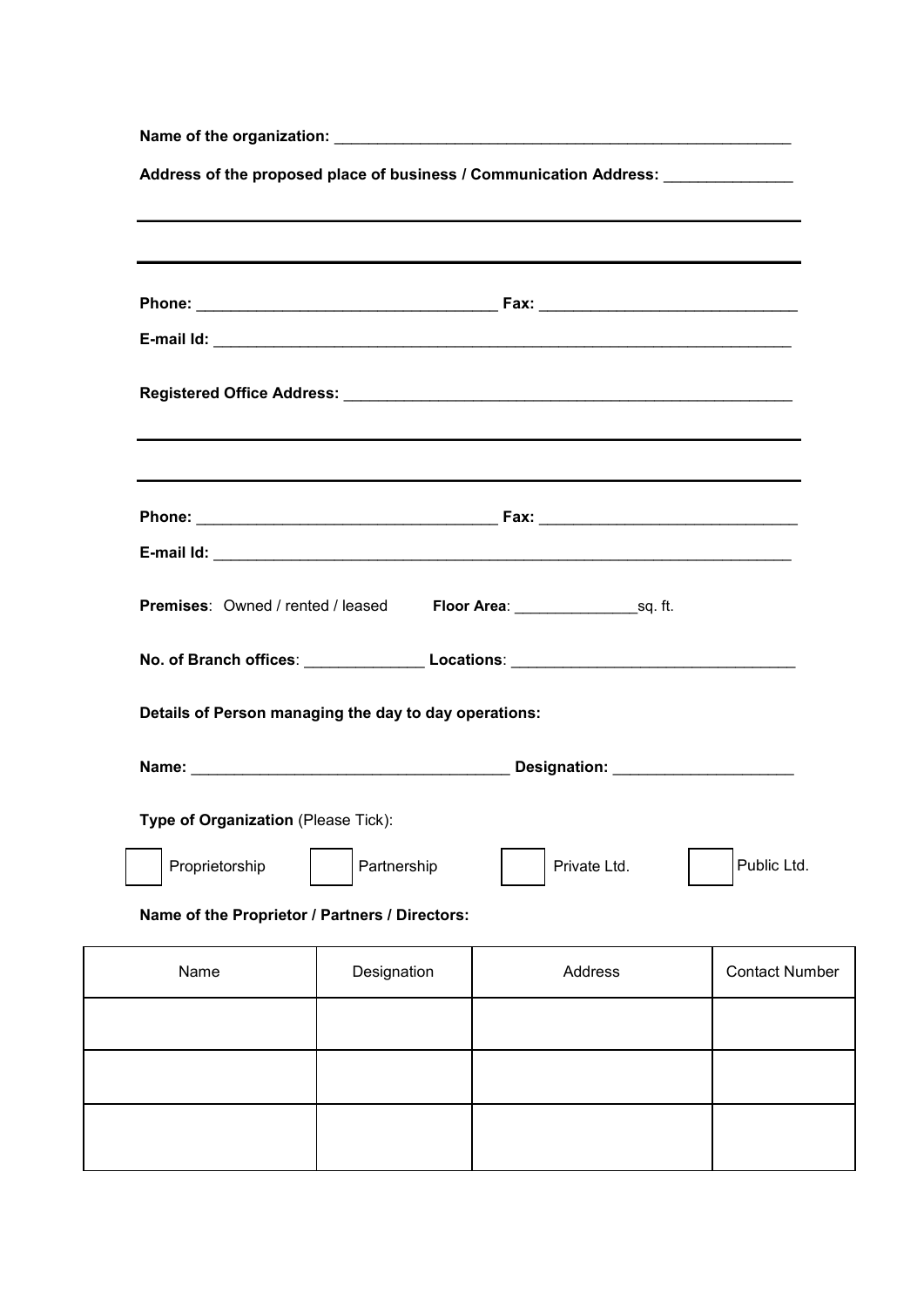**GST Number:** \_\_\_\_\_\_\_\_\_\_\_\_\_\_\_\_\_\_\_\_\_\_\_\_\_\_\_\_\_\_\_\_\_\_\_\_\_\_\_\_\_\_\_\_\_\_\_\_\_\_\_\_

**Income Tax PAN: \_\_\_\_\_\_\_\_\_\_\_\_\_\_\_\_\_\_\_\_** 

#### **Name and address of Bankers with working capital limit**

| Name of the Bank | <b>Branch Address</b> | Credit Limit (Rs. Lacs) |
|------------------|-----------------------|-------------------------|
|                  |                       |                         |
|                  |                       |                         |
|                  |                       |                         |
|                  |                       |                         |
|                  |                       |                         |
|                  |                       |                         |

#### **Business Profile**

How many years have you been in the current business: \_\_\_\_\_\_\_\_\_\_\_\_\_\_\_\_\_\_\_\_\_\_\_\_\_\_

Total revenue (turnover) of your business for last three Financial Years:

| <b>Financial Year</b> | Turn Over (Rs. Lacs) | Has your business been profitable?<br>Yes/No |
|-----------------------|----------------------|----------------------------------------------|
|                       |                      |                                              |
|                       |                      |                                              |
|                       |                      |                                              |

List the existing business relationships with other companies and products you deal in (Include the company and the type of relationship (for example Distributor, System Integrator, VAR, Consultant, Reseller, Dealer, Retailer, Service Partner etc.) :

| <b>Company Name</b> | Type of<br>Relationship | <b>Products or Services</b><br>dealing in | Turnover with each Co.<br>(Rs. In Lacs) |
|---------------------|-------------------------|-------------------------------------------|-----------------------------------------|
|                     |                         |                                           |                                         |
|                     |                         |                                           |                                         |
|                     |                         |                                           |                                         |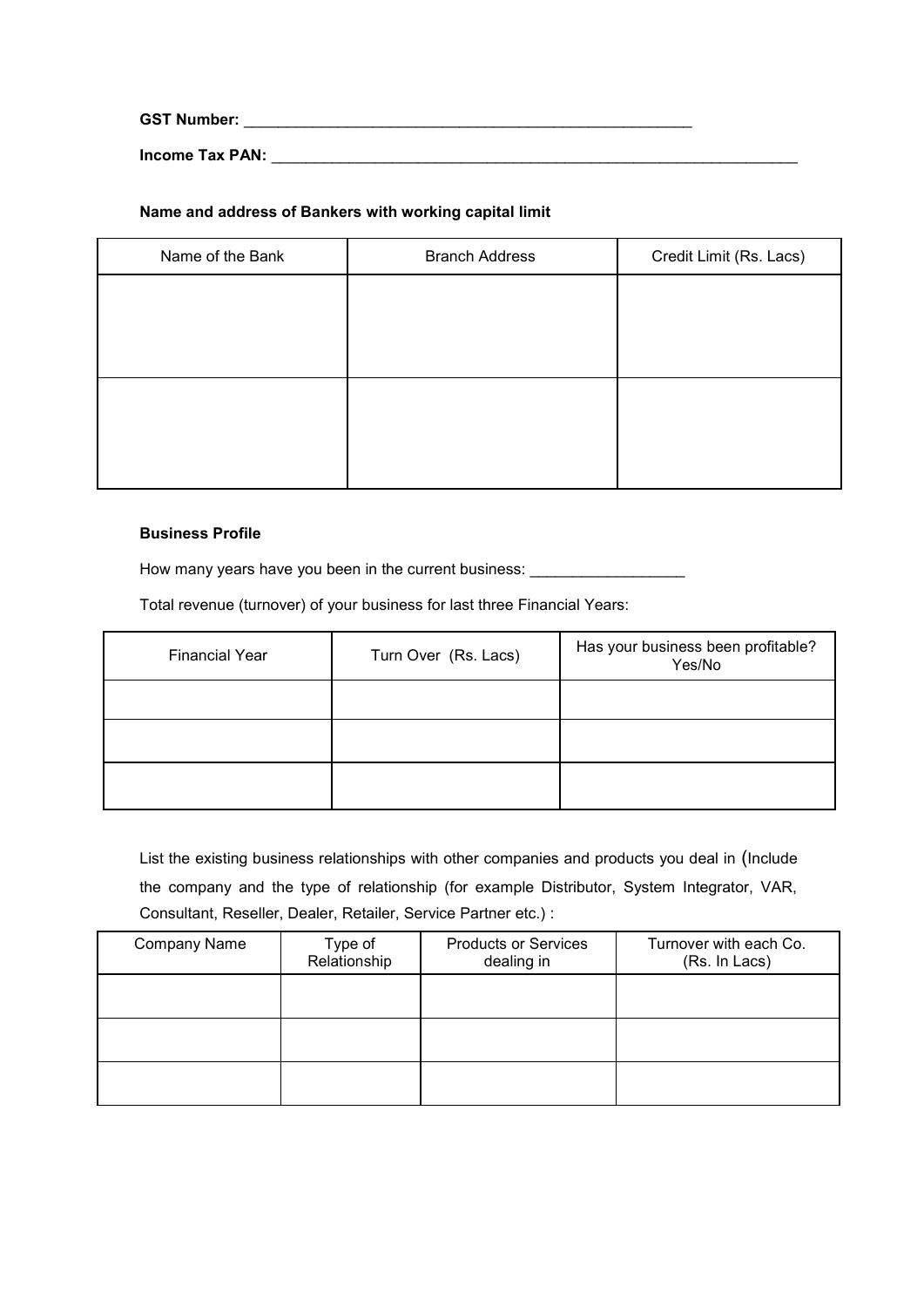What market segments do you focus on? (State the % of Business)

| Market Segment  | % contribution to<br>your turnover | <b>Market Segment</b> | % contribution to<br>your turnover |
|-----------------|------------------------------------|-----------------------|------------------------------------|
| Govt / Bank     |                                    | Home                  |                                    |
| Large corporate |                                    | Other (pls. Specify)  |                                    |
| <b>SME</b>      |                                    | Total                 | 100%                               |

What is your turnover objective for the current calendar year: Rs. \_\_\_\_\_\_\_\_\_\_\_\_\_\_\_\_\_\_\_\_\_Lakhs

Please list the key initiatives you have taken in last six months to increase your current business.

If you are offered Forbes Technosys Ltd. Authorised Channel Partner, please list what resources you will deploy:

| <b>Resource</b>                | Value / No. of Resource | <b>Exclusive /Shared</b> |
|--------------------------------|-------------------------|--------------------------|
| Manpower                       |                         |                          |
| <b>Working Capital (Lakhs)</b> |                         |                          |
| <b>Monthly Marketing Spend</b> |                         |                          |
| Office space                   |                         |                          |

What is your realistic turnover & gross margin expectation from this business?

| Years  | Turnover Expectation (Rs.) | Gross Margin Expectation (%) |
|--------|----------------------------|------------------------------|
| Year 1 |                            |                              |
| Year 2 |                            |                              |
| Year 3 |                            |                              |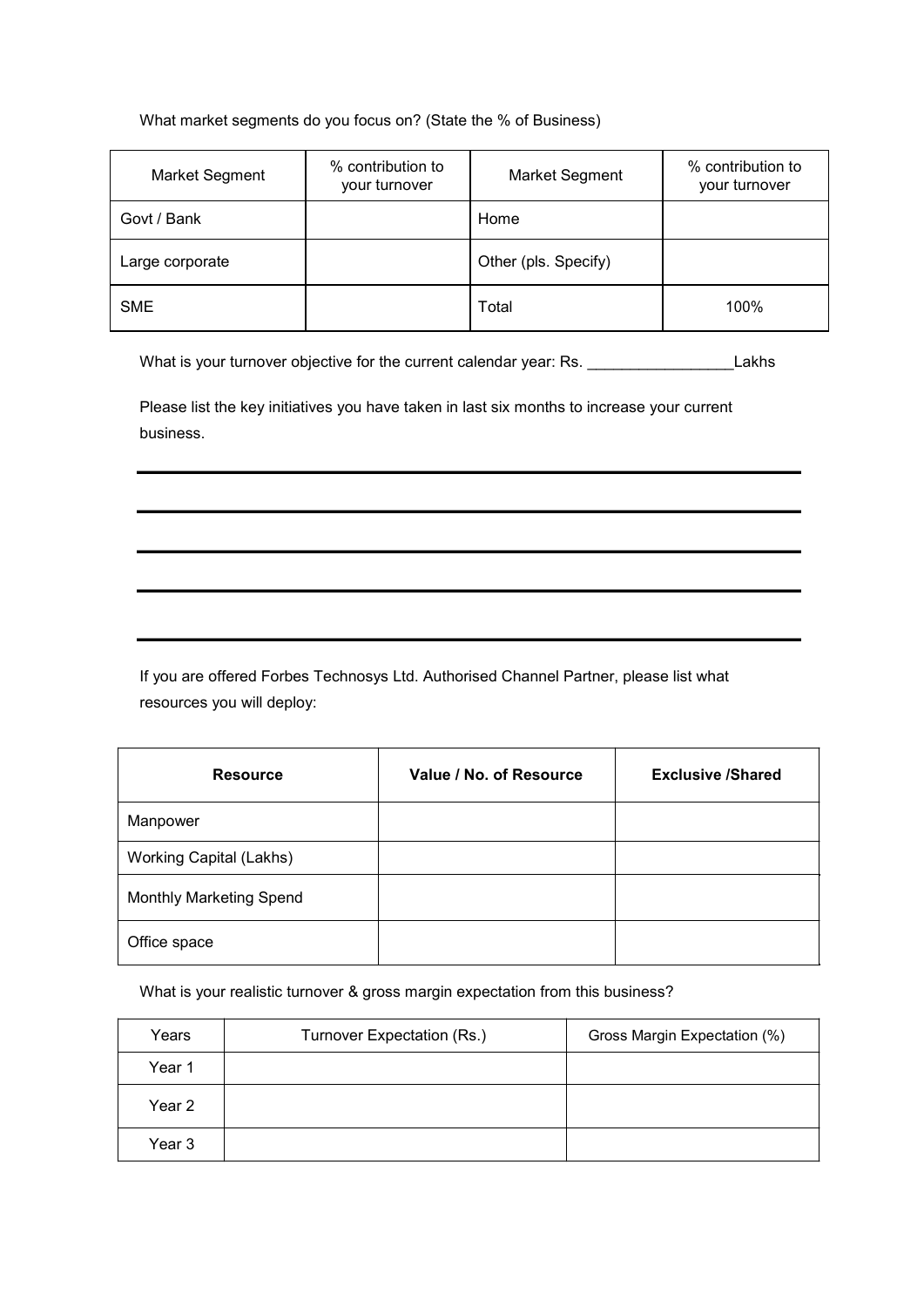| What are your expectations from Forbes Technosys Ltd.?                                                                                                                                                                                                                                               |
|------------------------------------------------------------------------------------------------------------------------------------------------------------------------------------------------------------------------------------------------------------------------------------------------------|
|                                                                                                                                                                                                                                                                                                      |
|                                                                                                                                                                                                                                                                                                      |
|                                                                                                                                                                                                                                                                                                      |
|                                                                                                                                                                                                                                                                                                      |
|                                                                                                                                                                                                                                                                                                      |
|                                                                                                                                                                                                                                                                                                      |
|                                                                                                                                                                                                                                                                                                      |
|                                                                                                                                                                                                                                                                                                      |
|                                                                                                                                                                                                                                                                                                      |
| Date:                                                                                                                                                                                                                                                                                                |
| Sales Only Partner / Service Only Partner / Both Sales and Service)<br>the control of the control of the control of the control of the control of the control of the control of the control of the control of the control of the control of the control of the control of the control of the control |
|                                                                                                                                                                                                                                                                                                      |
|                                                                                                                                                                                                                                                                                                      |
|                                                                                                                                                                                                                                                                                                      |
|                                                                                                                                                                                                                                                                                                      |
|                                                                                                                                                                                                                                                                                                      |
| <u> 1990 - Johann John Stone, mars et al. 1990 - 1991 - 1992 - 1993 - 1994 - 1994 - 1994 - 1994 - 1994 - 1994 - 1</u>                                                                                                                                                                                |
| Signature of Regional Sales Manager                                                                                                                                                                                                                                                                  |
|                                                                                                                                                                                                                                                                                                      |
|                                                                                                                                                                                                                                                                                                      |
|                                                                                                                                                                                                                                                                                                      |
|                                                                                                                                                                                                                                                                                                      |
|                                                                                                                                                                                                                                                                                                      |
|                                                                                                                                                                                                                                                                                                      |
|                                                                                                                                                                                                                                                                                                      |
| Name: 2008 - 2008 - 2008 - 2008 - 2008 - 2008 - 2008 - 2008 - 2008 - 2008 - 2008 - 2008 - 2008 - 2008 - 2008 - 2008 - 2008 - 2008 - 2008 - 2008 - 2008 - 2008 - 2008 - 2008 - 2008 - 2008 - 2008 - 2008 - 2008 - 2008 - 2008 -                                                                       |
| Signature of the Proprietor / Partner / Director<br>Recommendations of the Channel Manager / Regional Sales Manager (Mention                                                                                                                                                                         |